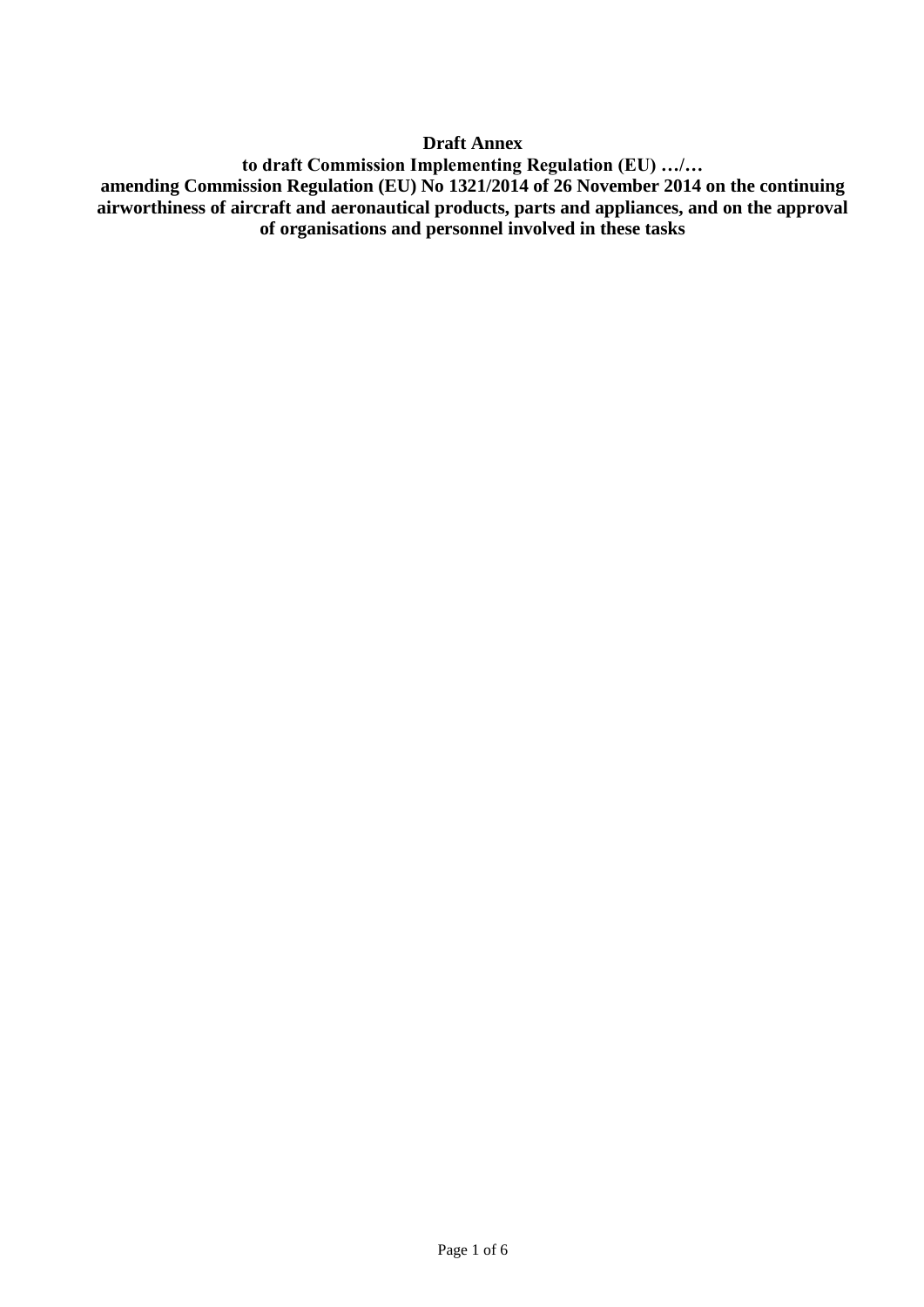# *ANNEX I*

### **Amendments to Annex I (Part-M) to Commission Regulation (EU) No 1321/2014**

- (1) In point M.A.305, point  $(e)(3)(iii)$  is replaced by the following:
	- '(iii) the CRS and owner's acceptance statement for any component that is fitted to an ELA2 aircraft without an EASA Form 1 in accordance with point 21.A.307(b)(2) of Annex I (Part 21) to Commission Regulation (EU) No 748/2012 but covering a period not shorter than 36 months.'
- (2) Point M.A.401(b) is replaced by the following:
	- '(b) For the purposes of this Annex, applicable maintenance data is:
		- 1. any applicable requirement, procedure, standard or information issued by the competent authority or the Agency;
		- 2. any applicable airworthiness directive;
		- 3. the applicable instructions for continuing airworthiness and other maintenance instructions, issued by the type-certificate holder, supplementary type-certificate holder and any other organisation that publishes such data in accordance with Annex I (Part 21) to Commission Regulation (EU) No 748/2012;
		- 4. for components approved for installation by the design approval holder, the applicable maintenance instructions published by the component manufacturers and acceptable to the design approval holder;
		- 5. any applicable data issued in accordance with point 145.A.45(d).'
- (3) In point M.A.501, point (a)(1) is replaced by the following:
	- '(1) Components which are in a satisfactory condition, released on an EASA Form 1 or equivalent and marked in accordance with Subpart Q of Annex I (Part 21) to Commission Regulation (EU) No 748/2012, unless otherwise specified in point 21.A.307 of Annex I (Part 21) to Commission Regulation (EU) No 748/2012, or in this Annex (Part-M), or in Annex Vd (Part-CAO).'
- (4) Point M.A.502 is replaced by the following:

#### 'M.A.502 **Component maintenance**

- (a) The maintenance of components other than the components referred to in points (b)(2) to (b)(6) of point 21.A.307 of Annex I (Part 21) to Commission Regulation (EU) No 748/2012 shall be performed by maintenance organisations approved in accordance with Subpart F of this Annex or with Annex II (Part-145) or with Annex Vd (Part-CAO), as applicable.
- (b) By way of derogation from point (a), where a component is fitted to the aircraft, the maintenance of such a component may be performed by an aircraft maintenance organisation approved in accordance with Subpart F of this Annex or with Annex II (Part-145) or with Annex Vd (Part-CAO) or by the certifying staff referred to in point (b)(2) of point M.A.801. Such maintenance shall be performed in accordance with the aircraft maintenance data or in accordance with the component maintenance data if agreed by the competent authority. Such an aircraft maintenance organisation or the certifying staff may temporarily remove the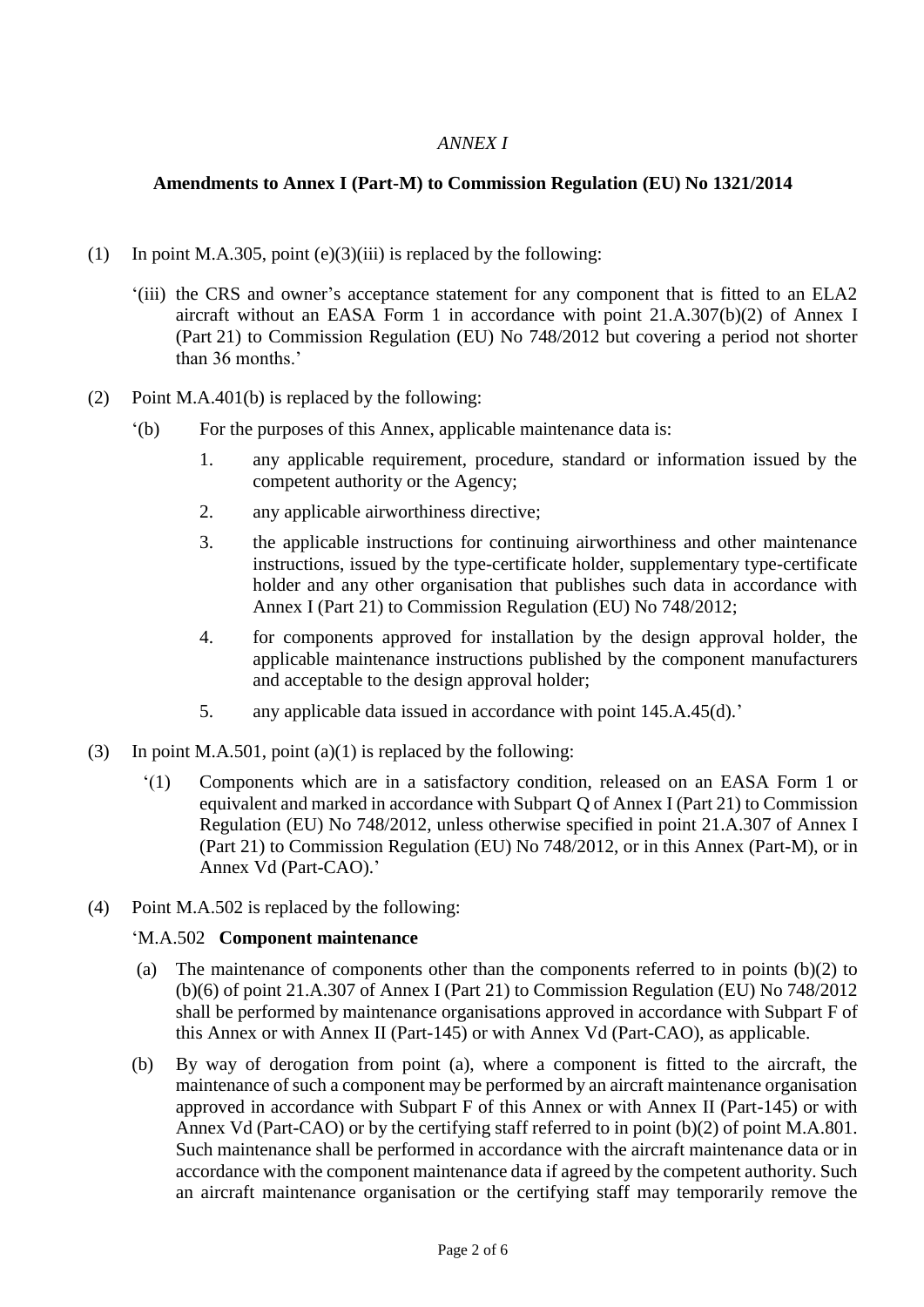component for maintenance if this is necessary to improve access to the component, except where additional maintenance is required due to the removal. Component maintenance performed in accordance with this point shall not be eligible for the issuance of an EASA Form 1 and shall be subject to the aircraft release requirements provided for in point M.A.801.

- (c) By way of derogation from point (a), where a component is fitted to the engine or the auxiliary power unit (APU), the maintenance of such component may be performed by an engine maintenance organisation approved in accordance with Subpart F of this Annex, or with Annex II (Part-145), or with Annex Vd (Part-CAO). Such maintenance shall be performed in accordance with the engine or the APU maintenance data or in accordance with the component maintenance data if agreed by the competent authority. Such B-rated organisation may temporarily remove the component for maintenance if this is necessary to improve access to the component, except where additional maintenance is required due to the removal.
- (d) The maintenance of components referred to in point (b)(2) of point 21.A.307 of Annex I (Part 21) to Commission Regulation (EU) No 748/2012, where the component is fitted to the aircraft or is temporarily removed to improve access, shall be performed by an aircraft maintenance organisation approved in accordance with Subpart F of this Annex or with Annex II (Part-145) or with Annex Vd (Part-CAO), as applicable, by the certifying staff referred to in point  $(b)(2)$  of point M.A.801 or by the pilot-owner referred to in point  $(b)(3)$ of point M.A.801. Component maintenance performed in accordance with this point shall not be eligible for the issuance of an EASA Form 1 and shall be subject to the aircraft release requirements provided for in point M.A.801.
- (e) The maintenance of components referred to in points (b)(3) to (b)(6) of point 21.A.307 of Annex I (Part 21) to Commission Regulation (EU) No 748/2012 shall be performed by the organisation referred to in point (a), or performed by any person or organisation and released with a 'declaration of maintenance accomplished' issued by the person or organisation that performed the maintenance. The 'declaration of maintenance accomplished' shall contain at least basic details of the maintenance carried out, the date on which the maintenance was completed, and the identification of the organisation or person that issues it. It shall be considered a maintenance record and equivalent to an EASA Form 1 in respect of the affected component.'
- (5) In point M.A.802, point (a) is replaced by the following:
	- '(a) Except for components released to service by a maintenance organisation that is approved in accordance with Annex II (Part-145) and for the cases covered by point (e) of point M.A.502, a CRS shall be issued at the completion of any maintenance work carried out on an aircraft component in accordance with point M.A.502.'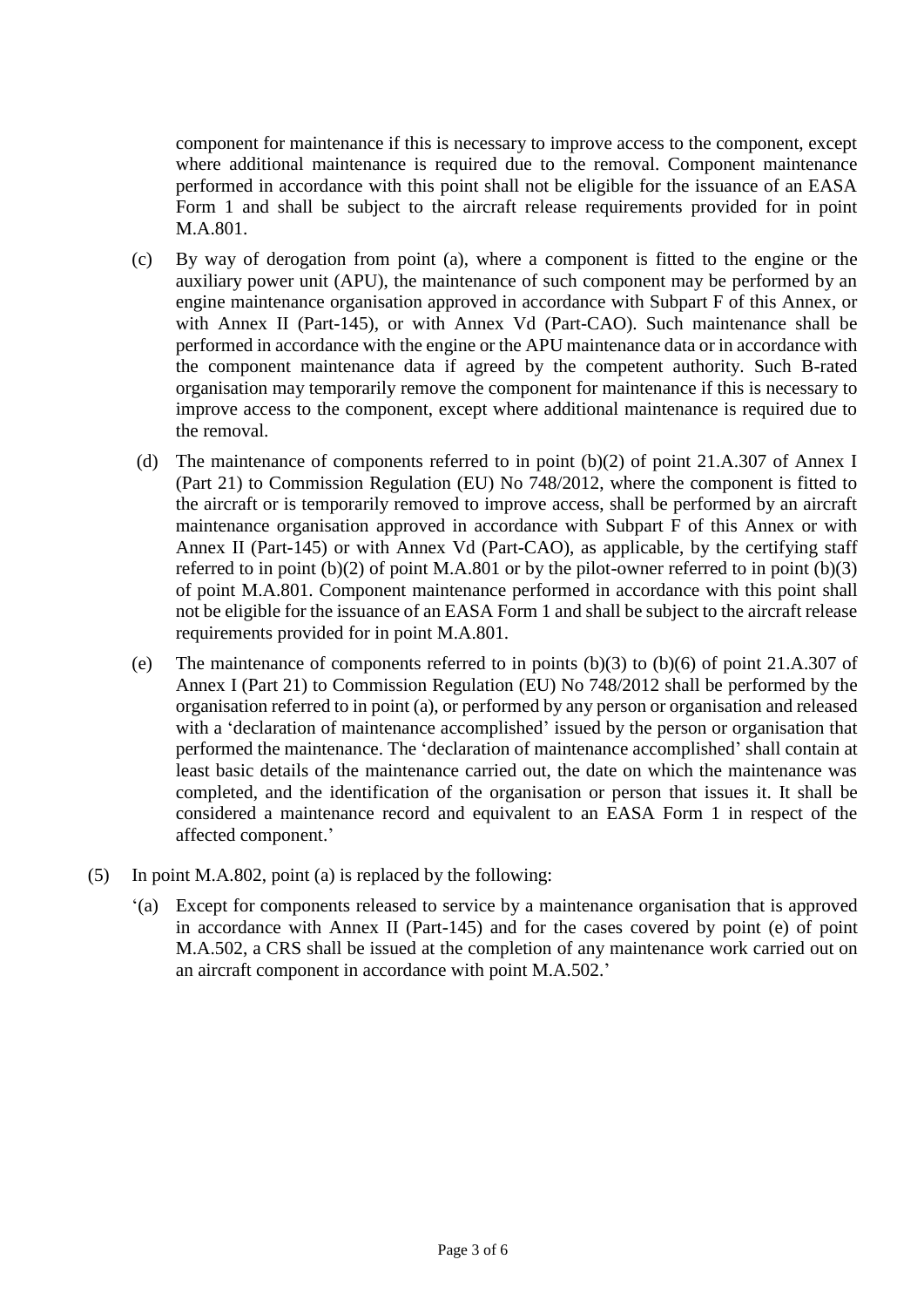# *ANNEX II*

### **Amendments to Annex II (Part-145) to Commission Regulation (EU) No 1321/2014**

- (6) In point 145.A.42, point (a)(i) is replaced by the following:
	- '(i) Components which are in a satisfactory condition, released on an EASA Form 1 or equivalent and marked in accordance with Subpart Q of Annex I (Part 21) to Commission Regulation (EU) No 748/2012, unless otherwise specified in point 21.A.307 of Annex I (Part 21) to Commission Regulation (EU) No 748/2012, in point M.A.502 of Annex I (Part-M), in point ML.A.502 of Annex III (Part-ML), or in this Annex (Part-145).'
- (7) In point 145.A.42, point (b)(iv) is replaced by the following:
	- '(iv) Components which are referred to in point (b)(2) of point 21.A.307 of Annex I (Part 21) to Commission Regulation (EU) No 748/2012 shall only be installed if considered eligible for installation by the aircraft owner on their own aircraft.'
- (8) Point 145.A.45(b) is replaced by the following:
	- '(b) For the purposes of this Annex, applicable maintenance data shall be any of the following:
		- 1. any applicable requirement, procedure, operational directive or information issued by the authority responsible for the oversight of the aircraft or component;
		- 2. any applicable airworthiness directive issued by the authority responsible for the oversight of the aircraft or component;
		- 3. the instructions for continuing airworthiness and other maintenance instructions, issued by the type-certificate holder, supplementary type-certificate holder and any other organisation that publishes such data in accordance with Annex I (Part 21) to Commission Regulation (EU) No 748/2012, and in the case of aircraft or components from third countries the airworthiness data mandated by the authority responsible for the oversight of the aircraft or component;
		- 4. for components approved for installation by the design approval holder, the applicable maintenance instructions published by the component manufacturers and acceptable to the design approval holder;
		- 5. any applicable standard such as but not limited to maintenance standard practices recognised by the Agency as good standards for maintenance;
		- 6. any applicable data issued in accordance with point (d).'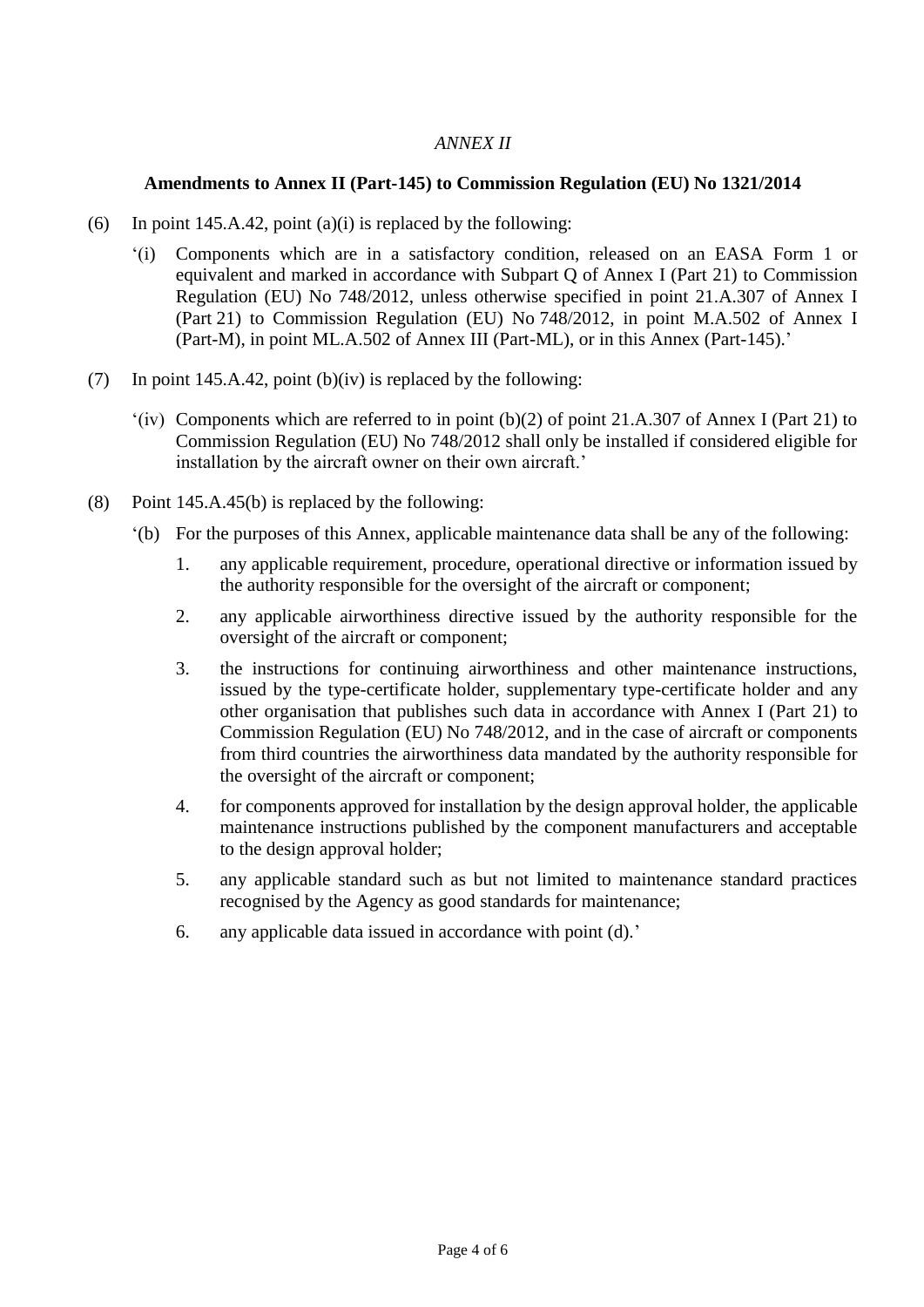## *ANNEX III*

## **Amendments to Annex Vb (Part-ML) to Commission Regulation (EU) No 1321/2014**

- (9) Point ML.A.401(b) is replaced by the following:
	- '(b) For the purposes of this Annex, 'applicable maintenance data' means:
		- 1. any applicable requirement, procedure, standard or information issued by the competent authority or the Agency;
		- 2. any applicable AD;
		- 3. the applicable ICA and other maintenance instructions, issued by the type-certificate holder, supplementary type-certificate holder and any other organisation that publishes such data in accordance with Annex I (Part 21) to Commission Regulation (EU) No 748/2012;
		- 4. for components approved for installation by the design approval holder, the applicable maintenance instructions published by the component manufacturers and acceptable to the design approval holder;
		- 5. any applicable data issued in accordance with point 145.A.45(d).'
- (10) In point ML.A.501, point (a) is replaced by the following:
	- '(a) Unless otherwise specified in Subpart F of Annex I (Part-M), in Annex II (Part-145), in Annex Vd (Part-CAO) to this Regulation or in point 21.A.307 of Annex I (Part 21) to Commission Regulation (EU) No 748/2012, a component may be fitted only if all of the following conditions are met:
		- (i) it is in a satisfactory condition;
		- (ii) it has been appropriately released to service using an EASA Form 1 as set out in Appendix II to Annex I (Part-M), or equivalent; and
		- (iii) it has been marked in accordance with Subpart Q of Annex I (Part 21) to Commission Regulation (EU) No 748/2012.'
- (11) In point ML.A.502, point (a) is replaced by the following:
	- '(a) Components which are accepted by the owner in accordance with point (b)(2) of point 21.A.307 of Annex I (Part 21) to Commission Regulation (EU) No 748/2012 shall be maintained by any person or organisation, subject to reacceptance by the owner under the conditions of point (b)(2) of point 21.A.307 of that Annex. This maintenance is not eligible for the issuance of an EASA Form 1, as set out in Appendix II to Annex I (Part-M), and shall be subject to the aircraft release requirements.'
- (12) In point ML.A.502, a new point (c) is added as follows:
	- '(c) Components which are referred to in points (b)(3) to (b)(6) of point 21.A.307 of Annex I (Part 21) to Commission Regulation (EU) No 748/2012 may be maintained by any person or organisation. In such cases, by way of derogation from point (b), the maintenance of these components shall be released with a 'declaration of maintenance accomplished' issued by the person or organisation that performed the maintenance. The 'declaration of maintenance accomplished' shall contain at least basic details of the maintenance carried out, the date on which the maintenance was completed, and the identification of the organisation or person